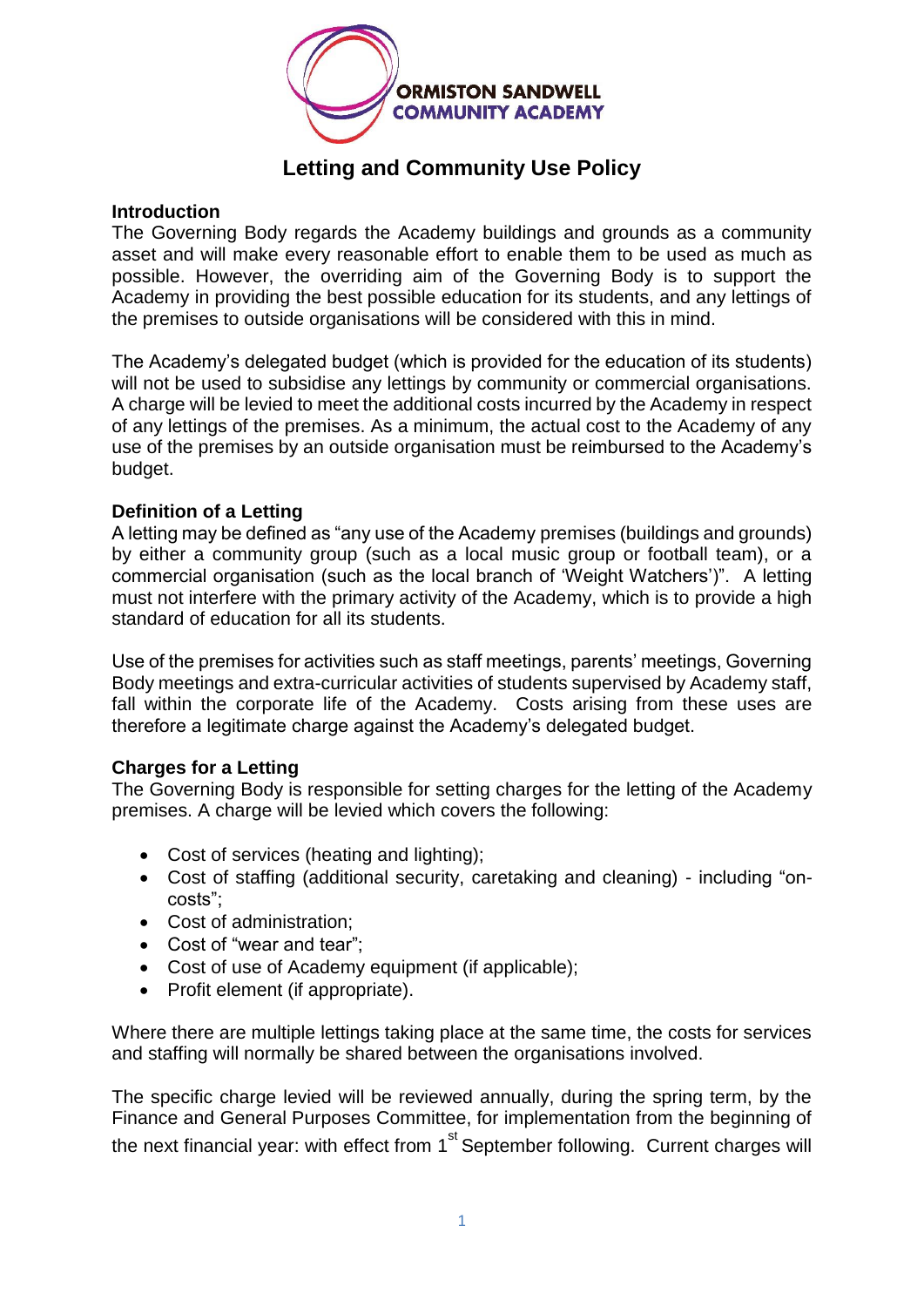be provided in advance of any letting being agreed. See Appendix A – Pricing for 2018/19.

## **VAT**

In general, the letting of rooms for non-sporting activities are exempt from VAT, whereas sports lettings are subject to VAT (although there are exemptions under certain circumstances). For specific lettings, clarification will be sought from the Finance Director.

## **Management and Administration of Lettings**

The Principal is responsible for the management of lettings, in accordance with the Governing Body's policy. Where appropriate, the Principal may delegate all or part of this responsibility to other members of staff, whilst still retaining overall responsibility for the lettings process.

If the Principal has any concern about whether a particular request for a letting is appropriate or not, she will consult with the Chair of the Finance and General Purposes Committee (or alternative, as appropriate), who is empowered to determine the issue on behalf of the Governing Body.

## **The Administrative Process**

Organisations seeking to hire the Academy premises should approach the Finance Office who will identify their requirements and clarify the facilities available. An Initial Request Form (a copy of which is attached to this policy) should be completed at this stage. The Governing Body has the right to refuse an application, and no letting should be regarded as "booked" until approval has been given in writing. No public announcement of any activity or function taking place should be made by the organisation concerned until the booking has been formally confirmed.

Once a letting has been approved, a letter of confirmation will be sent to the hirer, setting out full details of the letting and enclosing a copy of the terms and conditions and the hire agreement. The letting should not take place until the signed agreement has been returned to the Academy. The person applying to hire the premises will be invoiced for the cost of the letting, in accordance with the Governing Body's current scale of charges.

The hirer should be a named individual and the agreement should be in their name, giving their permanent private address. This avoids any risk that the letting might be held to be a business tenancy, which would give the hirer security of tenure.

All lettings fees which are received by the Academy will be paid into the Academy's bank account, in order to offset the costs of services, staffing etc. (which are funded from the Academy's delegated budget). Income and expenditure associated with lettings will be regularly monitored to ensure that at least a "break even" situation is being achieved.

## **Public Liability and Accidental Damage Insurance**

As an alternative to asking each organisation to separately arrange public liability insurance (see terms and conditions), the Governing Body has taken out a single policy covering all lettings, and will recoup the cost of the insurance premium via the lettings fee which is charged to individual hirers.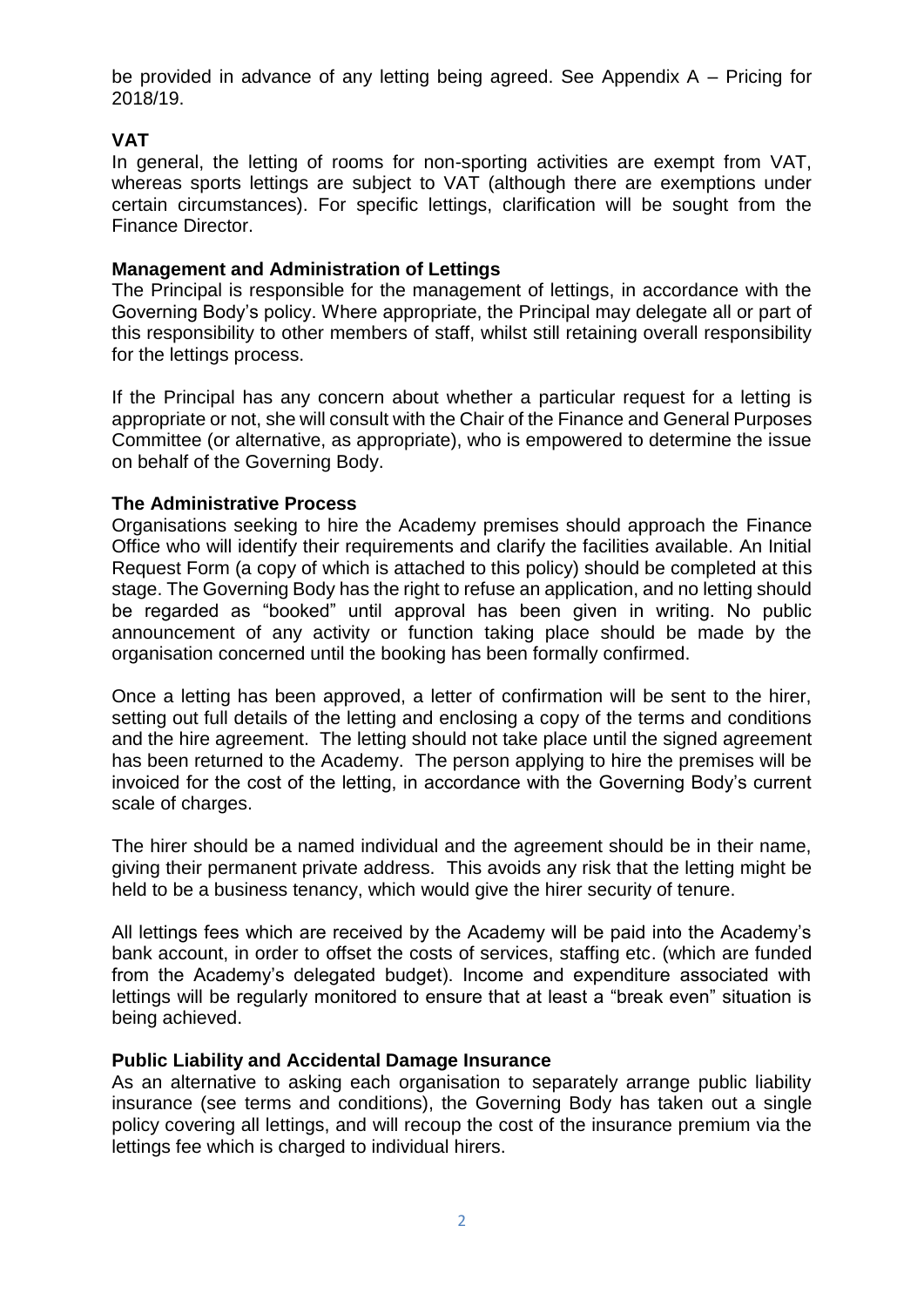All hirers must have sufficient Third Party Liability Insurance. A copy of insurance documents relating to the various lettings are to be held on a central file at the Academy.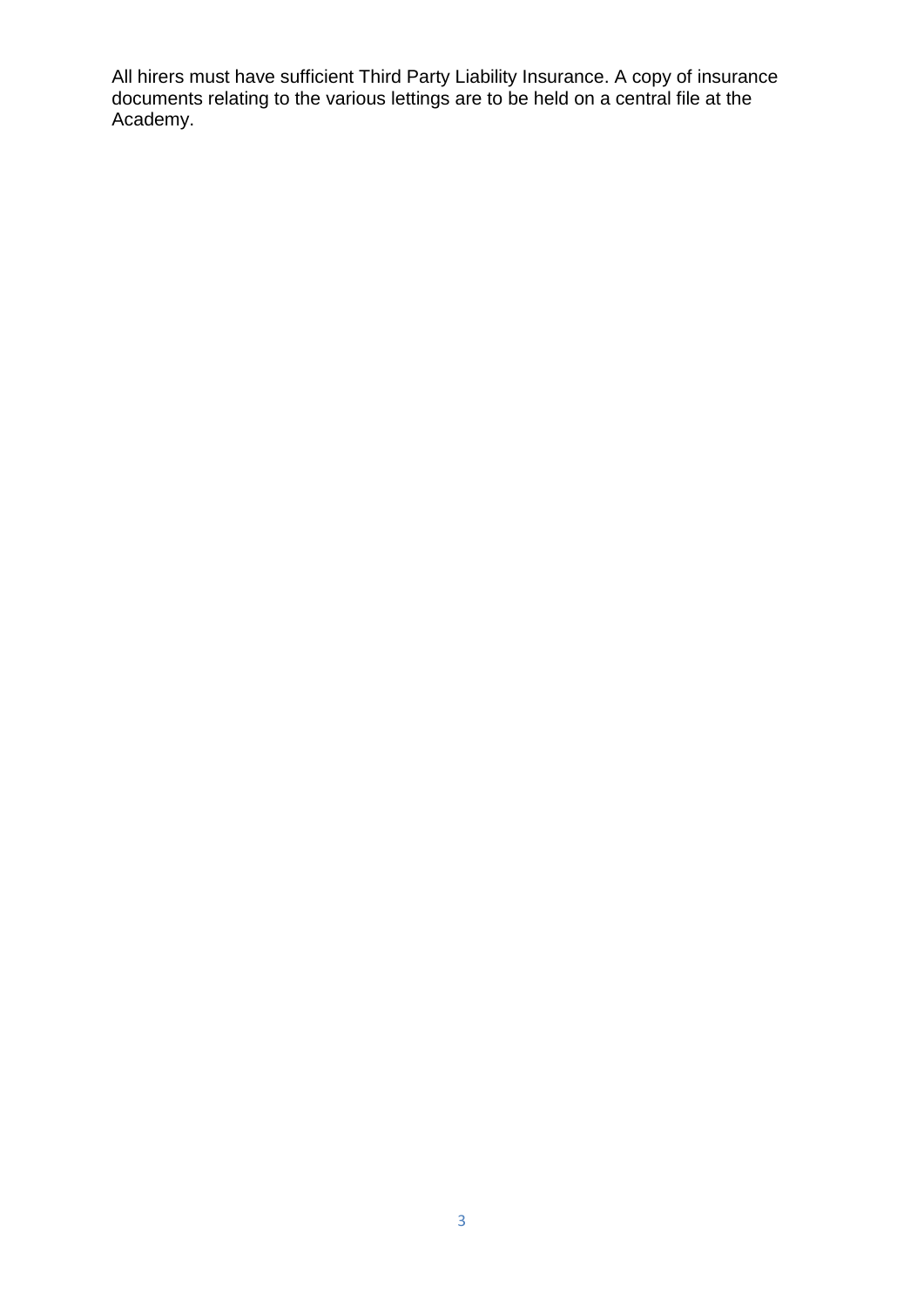## **TERMS AND CONDITIONS FOR THE HIRE OF THE ACADEMY PREMISES**

All terms and conditions set out below must be adhered to. The "Hirer" shall be the person making the application for a letting, and this person will be personally responsible for payment of all fees or other sums due in respect of the letting.

### **Status of the Hirer**

Lettings will not be made to persons under the age of 18, or to any organisation or group with an unlawful or extremist background. The hire agreement is personal to the hirer only and nothing in it is intended to have the effect of giving exclusive possession of any part of the Academy to them or of creating any tenancy between the Academy and the hirer.

Persons may have to undergo, at the discretion of the Governing Body, a disclosure and barring (DBS) check. If a particular letting involves contact with the Academy's students, all personnel involved must undergo a DBS check, in accordance with Government guidance. These checks must be made by prior arrangement with the Principal, with at least half a term's notice in advance to ensure that the checks can be carried out in time.

Any adults working with the Academy's students (for example, at an after Academy sports club) must be appropriately qualified. Sports coaches must follow the LA's guidelines for working in Academy's.

### **Priority of Use**

The Principal will resolve conflicting requests for the use of the premises, with priority at all times being given to Academy functions.

### **Attendance**

The Hirer shall ensure that the number of persons using the premises does not exceed that for which the application was made and approval given.

### **Behaviour**

The Hirer shall be responsible for ensuring the preservation of good order for the full duration of the letting and until the premises are vacated.

#### **Public Safety**

The Hirer shall be responsible for the prevention of overcrowding (such as would endanger public safety), and for keeping clear all gangways, passages and exits. The Hirer shall be responsible for providing adequate supervision to maintain order and good conduct, and, where applicable, the Hirer must adhere to the correct adult/student ratios at all times.

#### **Own Risk**

It is the Hirer's responsibility to ensure that all those attending are made aware of the fact that they do so in all respects at their own risk.

### **Damage, Loss or Injury**

The Governing Body has arranged appropriate public liability insurance to cover all legal liabilities for accidents resulting in injuries to persons (including all participants in the activity for which the premises are being hired), and/or loss of or damage to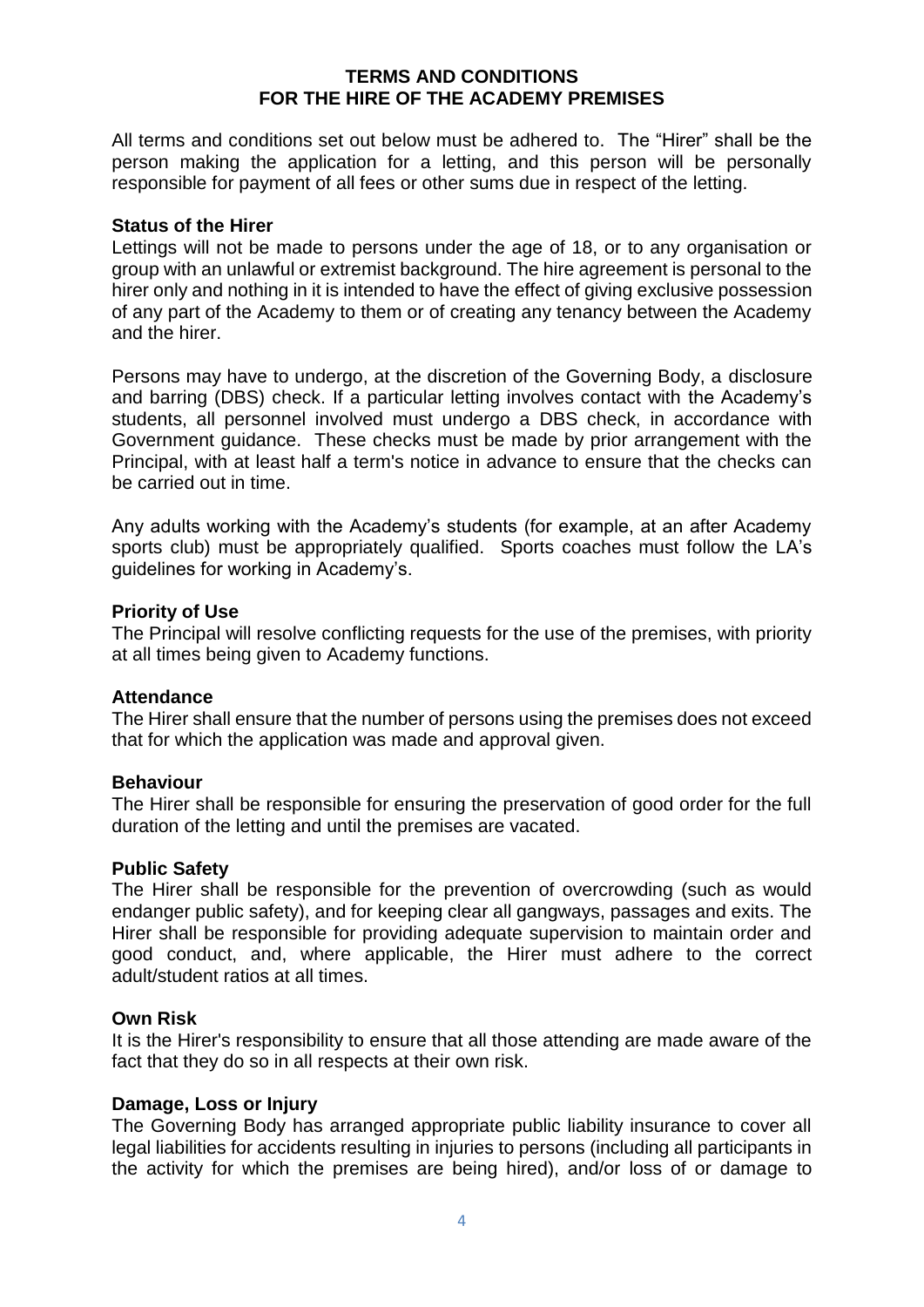property, including the hired premises, arising out of the letting. A pro-rata cost of the insurance premium has been included in the hire charge.

Neither the Academy, nor Ormiston Academies Trust, will be responsible for any injury to persons or damage to property arising out of the letting of the premises.

## **Furniture and Fittings**

Furniture and fittings shall not be removed or interfered with in any way. No fittings or decorating of any kind necessitating drilling, or the fixing of nails or screws into fixtures which are part of the Academy fabric, are permitted. In the event of any damage to premises or property arising from the letting, the Hirer shall pay the cost of any reparation required.

## **Academy Equipment**

This can only be used if requested on the initial application form, and if its use is approved by the Principal. Responsible adults must supervise the use of any equipment which is issued and ensure its safe return. The Hirer is liable for any damage, loss or theft of Academy equipment they are using, and for the equipment's safe and appropriate use.

## **Electrical Equipment**

Any electrical equipment brought by the Hirer onto the Academy site MUST comply with the code of practice for portable electrical appliance equipment. Equipment must have a certificate of safety from a qualified electrical engineer. The intention to use any electrical equipment must be notified on the application.

### **Car Parking Facilities**

Subject to availability, these may be used by the Hirer and other adults involved in the letting.

### **Toilet Facilities**

Access to the Academy's toilet facilities is included as part of the hire arrangements.

### **First Aid Facilities**

There is no legal requirement for the Academy to provide first aid facilities for the Hirer. It is the Hirer's responsibility to make their own arrangements, such as the provision of first aid training for supervising personnel, and the provision of a first aid kit, particularly in the case of sports lettings. Use of the Academy's resources is not available.

### **Food and Drink**

No food or drink may be prepared or consumed on the property without the direct permission of the Governing Body, in line with current food hygiene regulations. All litter must be placed in the bins provided.

### **Intoxicating Liquor**

No intoxicants shall be brought on to or consumed on the premises.

### **Smoking**

The whole of the Academy premises including grounds (carparks, sports pitches etc) are non-smoking areas, and smoking is not permitted.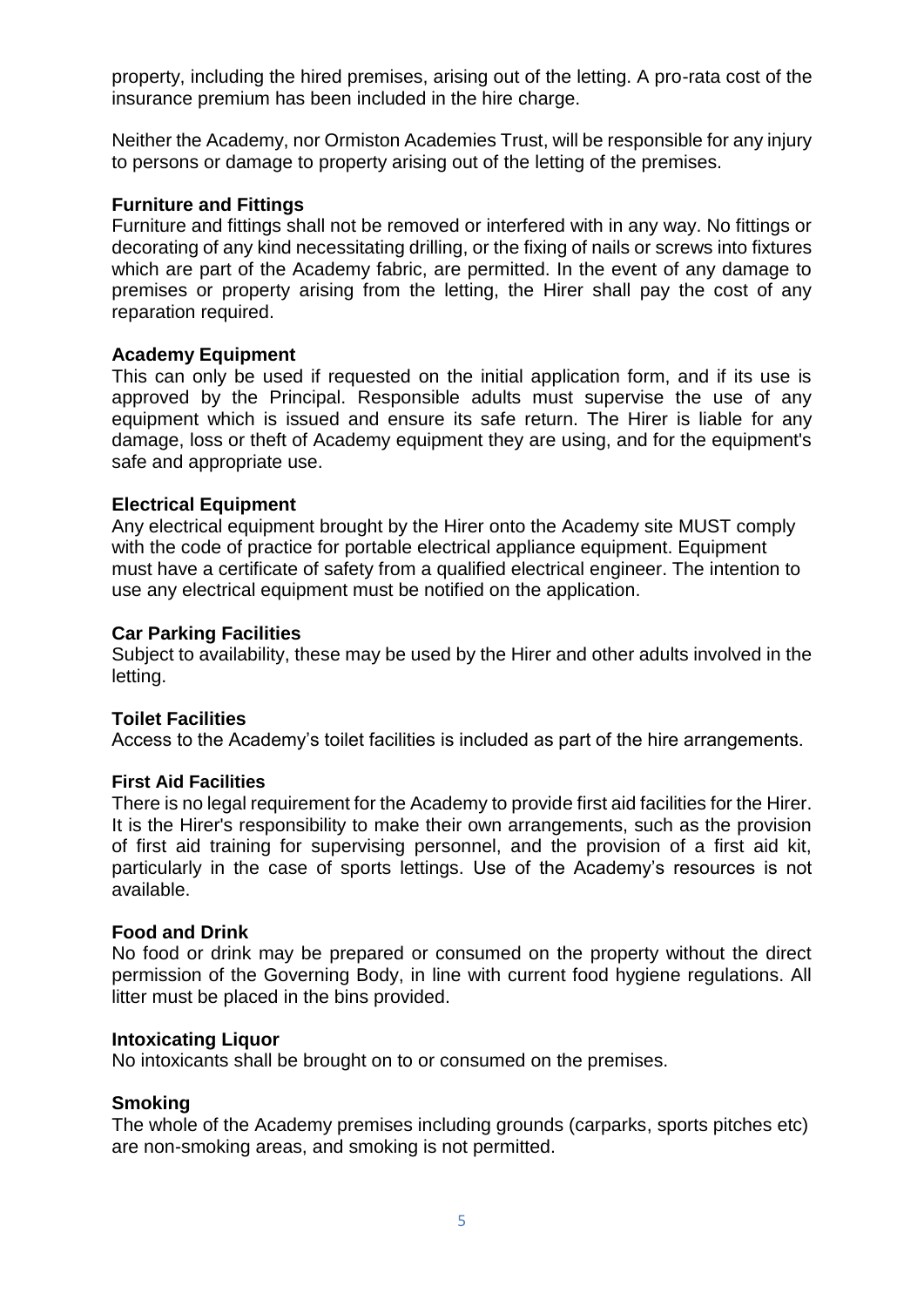## **Heels and Shoes**

No stiletto or any type of thin heel is to be worn in the Gyms, Dance Studio, Drama Studio and Fitness Suite. If activities involve outdoor use, participants should ensure footwear is cleaned before re-entering the premises.

## **Copyright or Performing Rights**

The Hirer shall not, during the occupancy of the premises, infringe any subsisting copyright or performing right, and shall indemnify the Academy against all sums of money which the Academy may have to pay by reason of an infringement of copyright or performing right occurring during the period of hire covered by this agreement.

## **Sub-letting**

The Hirer shall not sub-let the premises to another person.

## **Charges**

Hire charges are reviewed annually. A full quotation will be provided on request.

## **Variation of Scales of Charges and Cancellations**

The Hirer acknowledges that the charges given may be increased from time to time (they will be reviewed by the Governing Body on an annual basis) and that the letting may be cancelled, provided that in each circumstance at least 28 days' notice is given by the Academy and 7 days' notice is given by the Hirer. It is the Hirer's responsibility to notify parents in writing (where appropriate) of any changes in dates or venues at least a week in advance.

## **Security and Site Supervision**

The Governors will hire and pay for a person to be responsible for the security and supervision of the premises before, during and after the hire. This cost will be included in the charge for the letting. If no suitable person can be employed, then the letting will not be allowed or will be cancelled. Only named key holders may operate the security system. Keys should not be passed to any other person without direct permission of the Governing Body of the Academy.

## **Right of Access**

The Governing Body reserves the right of access to the premises during any letting. The Principal or members of the Governing Body from the Finance and General Purposes Committee (or suitable alternative) may monitor activities from time to time.

### **Conclusion of the Letting**

The Hirer shall, at the end of the hire period, leave the accommodation in a reasonably tidy condition, all equipment being returned to the correct place of storage. If this condition is not adhered to, an additional cost may be charged.

### **Vacation of Premises**

The Hirer shall ensure that the premises are vacated promptly at the end of the letting. The Hirer is responsible for supervising any children taking part in an activity until they are collected by a responsible adult. In the event of an emergency, occupants must leave the Academy by the nearest exit and *assemble at the designated fire*  **assembly point.** The Hirer must have immediate access to participants' emergency contact details and may use the telephone in the Academy office in the event of an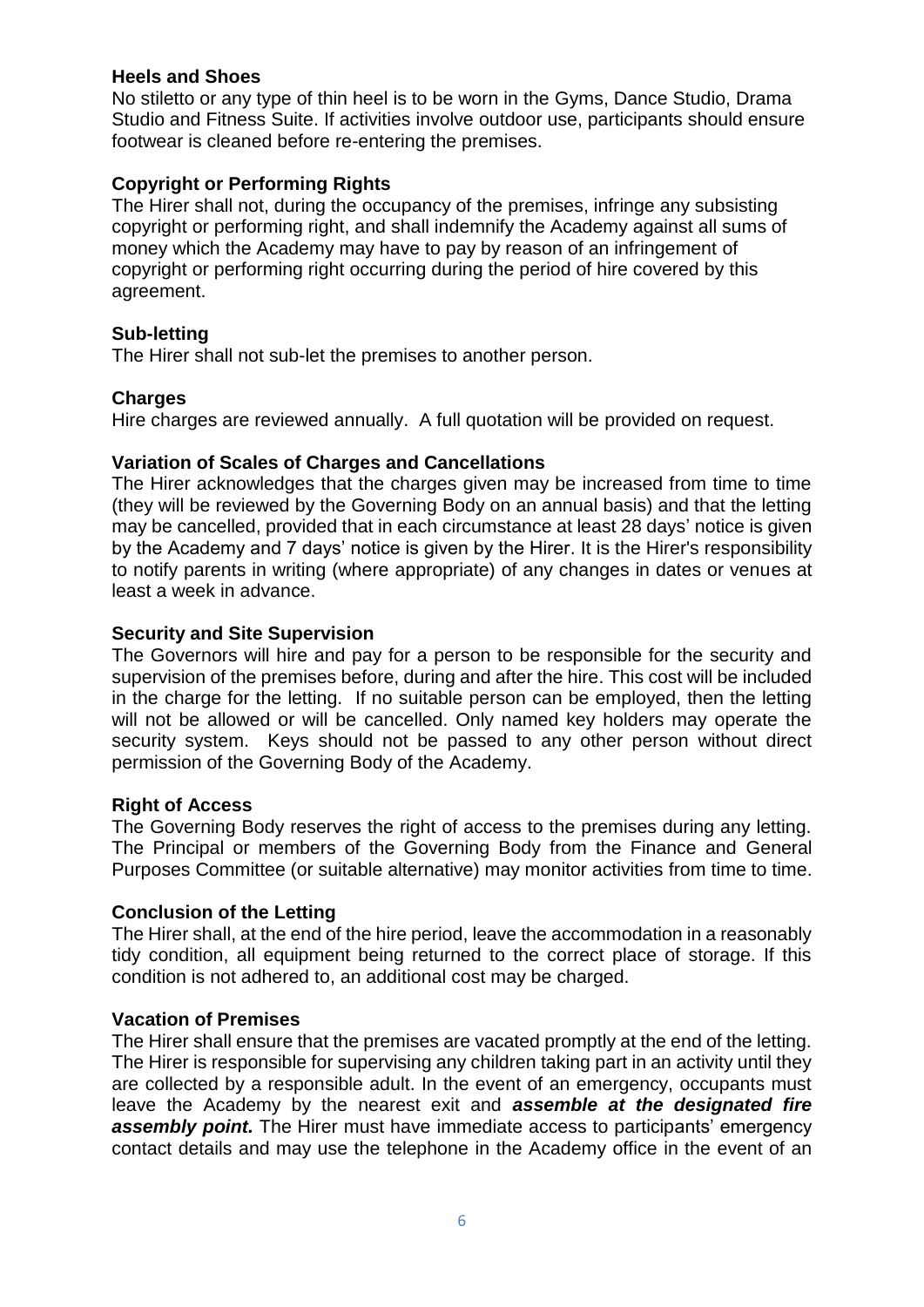emergency. Hirers are responsible for familiarising themselves with emergency exits and must ensure that participants are aware of evacuation procedures.

## **Promotional Literature/Newsletters**

A draft copy of any information to be distributed to participants or through the Academy must be sanctioned by the Principal a week prior to distribution by the Hirer.

## **Community Use of the Academy Buildings**

Ormiston Sandwell Community Academy would like to share its' facilities with the wider community during the evenings, weekends and Academy holidays to enable groups and clubs to host events, sporting activities, evening classes, parties and functions. We are able to offer ample on site car parking facilities with designated disabled parking bays.

## **What we have to offer:**

## **Great Hall:**

The Great Hall has moveable seating for up to 250 people; this is an ideal area for public meetings, concerts, small theatre productions, conferences, presentation evenings and parties. The area has a comprehensive sound and lighting system as well as audio visual facilities. Use of the sound, lighting and audio visual facilities is dependent on hiring one of our technicians. These are usually available at minimal cost to support your production. There is a moveable partition between the Great Hall and the Foyer which can be opened to create a larger open plan space for bigger events.

In addition to the formal area of the Great Hall, the Academy dining area can also be used for functions.

### **Sports Gyms:**

The Academy has two gyms which are available for all indoor sporting activities including 5-A-Side Football, basket-ball, netball, badminton, keep fit, Zumba and martial arts etc.

### **Sports Pitches:**

- Astro turf 3G full sized pitch suitable for Hockey and football
- 3 Tennis courts / netball pitches
- 2 full size grass football pitches including run off, one pitch will be marked out for Rounders, Hammer, Discus and Javelin throwing

### **Dance/Activity Studio:**

The Academy has a professionally equipped dance studio with a wall of mirrors, dance bars and a sprung floor.

### **Multi-gym:**

A complete fitness suite with 24 workstations and some free weights.

### **Fitness room:**

Smaller room than the gyms but suitable for exercise classes such as Zumba and Yoga.

### **Drama Studio:**

The drama studio has been professionally equipped with lighting and blinds.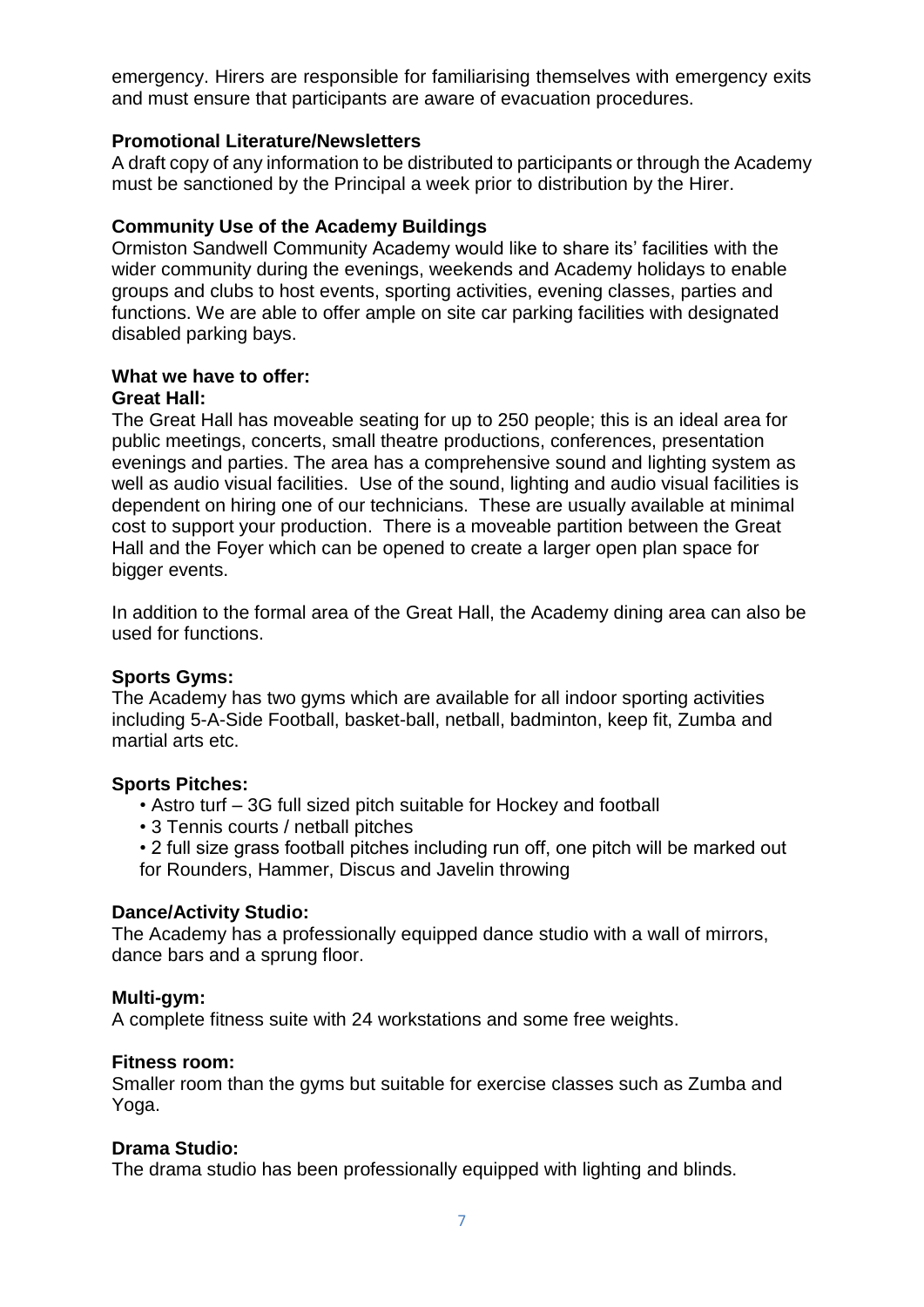## **Community Operating Hours:**

- Monday to Friday 5.00pm until 9.00pm
- Saturday and Sunday 8.00am until 9.00pm (extended opening by prior agreement with the Principal and Facilities Manager)
- The astro turf will be floodlit from 6.00pm until 9.00pm only, the walkways will remain lit to allow users to leave the area safely.

For more information and prices with regard to hiring any of the Academy facilities, please contact Finance on 0121 552 5501 or email: [finance@ormistonsandwell.org.uk](mailto:finance@ormistonsandwell.org.uk)

If you would like a bespoke conference, presentation evening or public meeting arranging, please contact us to discuss your requirements.

Date approved: May 2015

Date to be reviewed: May 2018

Name of Governor: **We also construct** 

Signed:  $\Box$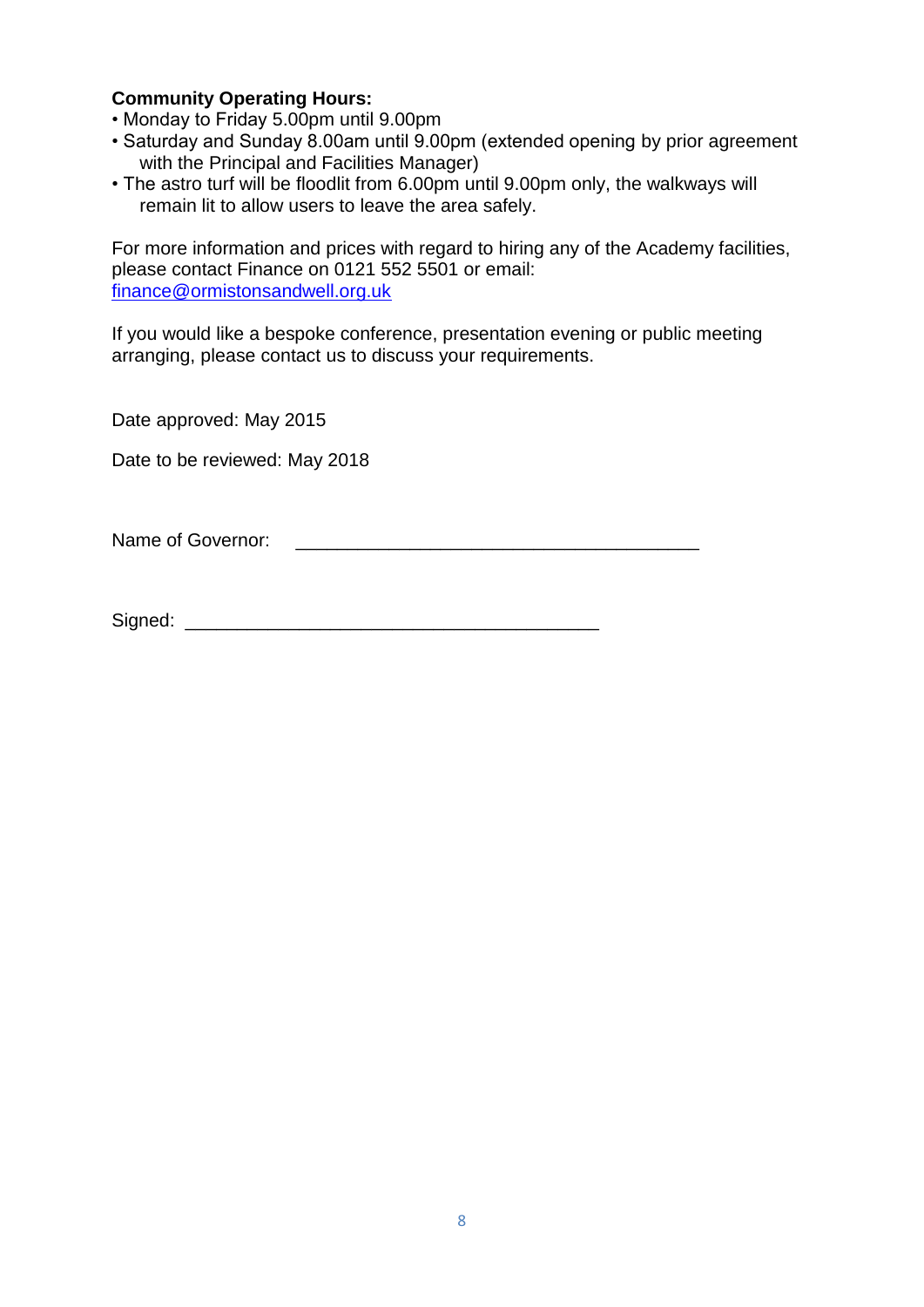# **ACADEMY LETTING - INITIAL REQUEST FORM**

| Name of Applicant:                                                          |
|-----------------------------------------------------------------------------|
| Address:                                                                    |
| Telephone Number:                                                           |
| Name of Organisation:                                                       |
| Activity of Organisation:                                                   |
| Details of facilities to be hired:                                          |
|                                                                             |
| Day of Week Requested:                                                      |
| First choice:                                                               |
| Second choice:                                                              |
| Third choice:                                                               |
| <b>Start Time:</b>                                                          |
| Finish Time:                                                                |
| (Please allow time for your preparation and clearing up)<br>Dates Required: |
| Use of Academy Equipment (please specify your request):                     |
| Details of any Electrical Equipment to be brought:                          |
| Maximum Number of Participants:                                             |
| Age Range of Participants:                                                  |
| Number of Supervising Adults:                                               |
| <b>Relevant Qualifications of Supervising Adults:</b>                       |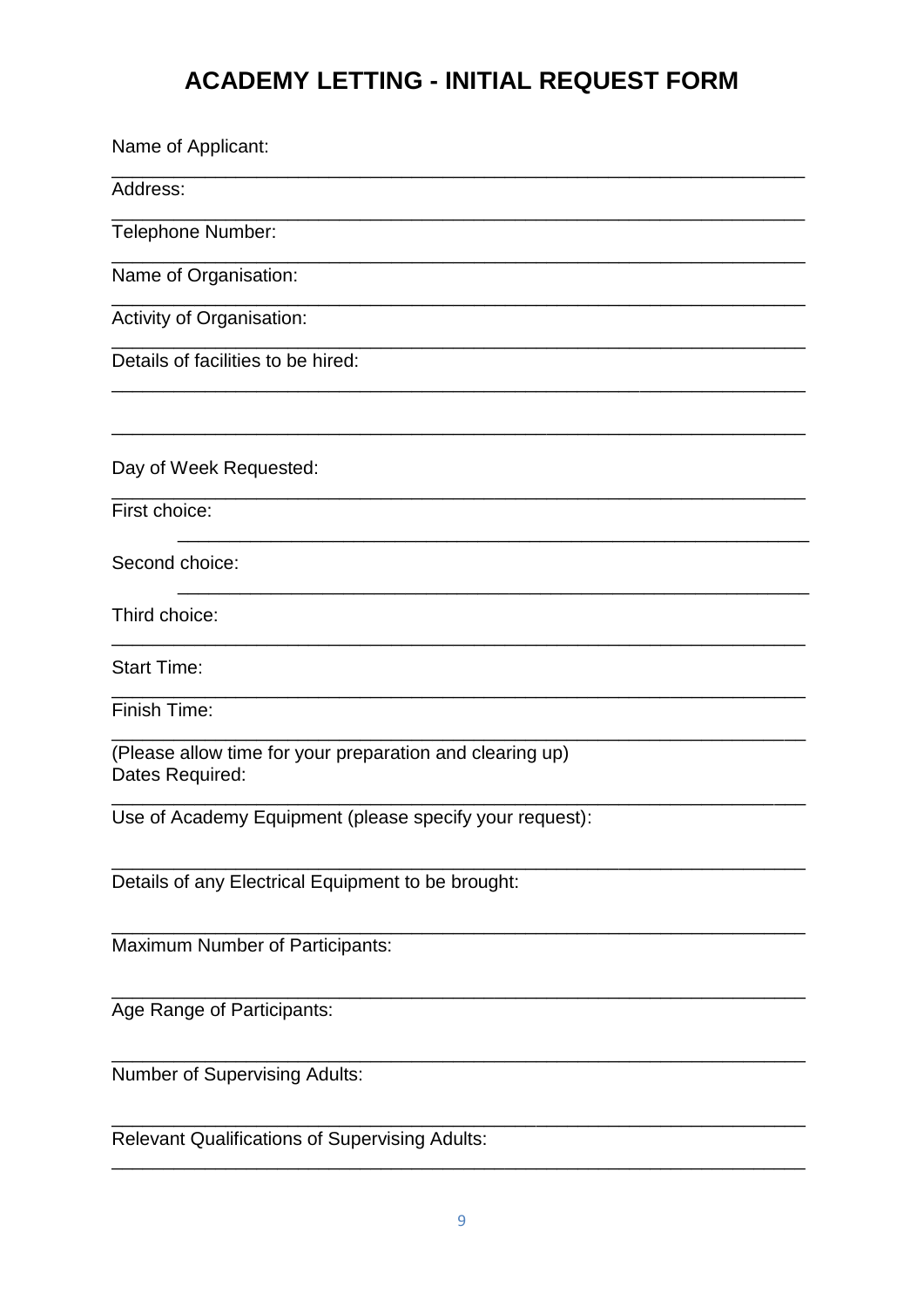Where applicable have DBS checks been carried out?

Dates during the year when the facilities will be unavailable due to Academy use or closure will be issued at the beginning of the Academy year in September. These dates may be subject to change, but prior notice will always be given if the premises become unavailable due to unforeseen circumstances.

The Hirer confirms that adequate and appropriate insurance cover is in place for the activity to be carried out (see Terms and Conditions for further details).

The Hirer confirms that arrangements are in place with reference to First Aid (see Terms and Conditions for further details).

The Hirer undertakes to comply with the regulations regarding the use of own electrical equipment (see Terms and Conditions for further details).

Any other relevant information:

I confirm that I am over 18 years of age, and that the information provided on this form is correct.

\_\_\_\_\_\_\_\_\_\_\_\_\_\_\_\_\_\_\_\_\_\_\_\_\_\_\_\_\_\_\_\_\_\_\_\_\_\_\_\_\_\_\_\_\_\_\_\_\_\_\_\_\_\_\_\_\_\_\_\_\_\_\_\_\_\_\_

Signed: \_\_\_\_\_\_\_\_\_\_\_\_\_\_\_\_\_\_\_\_\_\_\_\_\_\_\_\_\_\_\_\_\_\_\_\_

Date: \_\_\_\_\_\_\_\_\_\_\_\_\_\_\_\_\_\_\_\_\_\_\_\_\_\_\_\_\_\_

Position: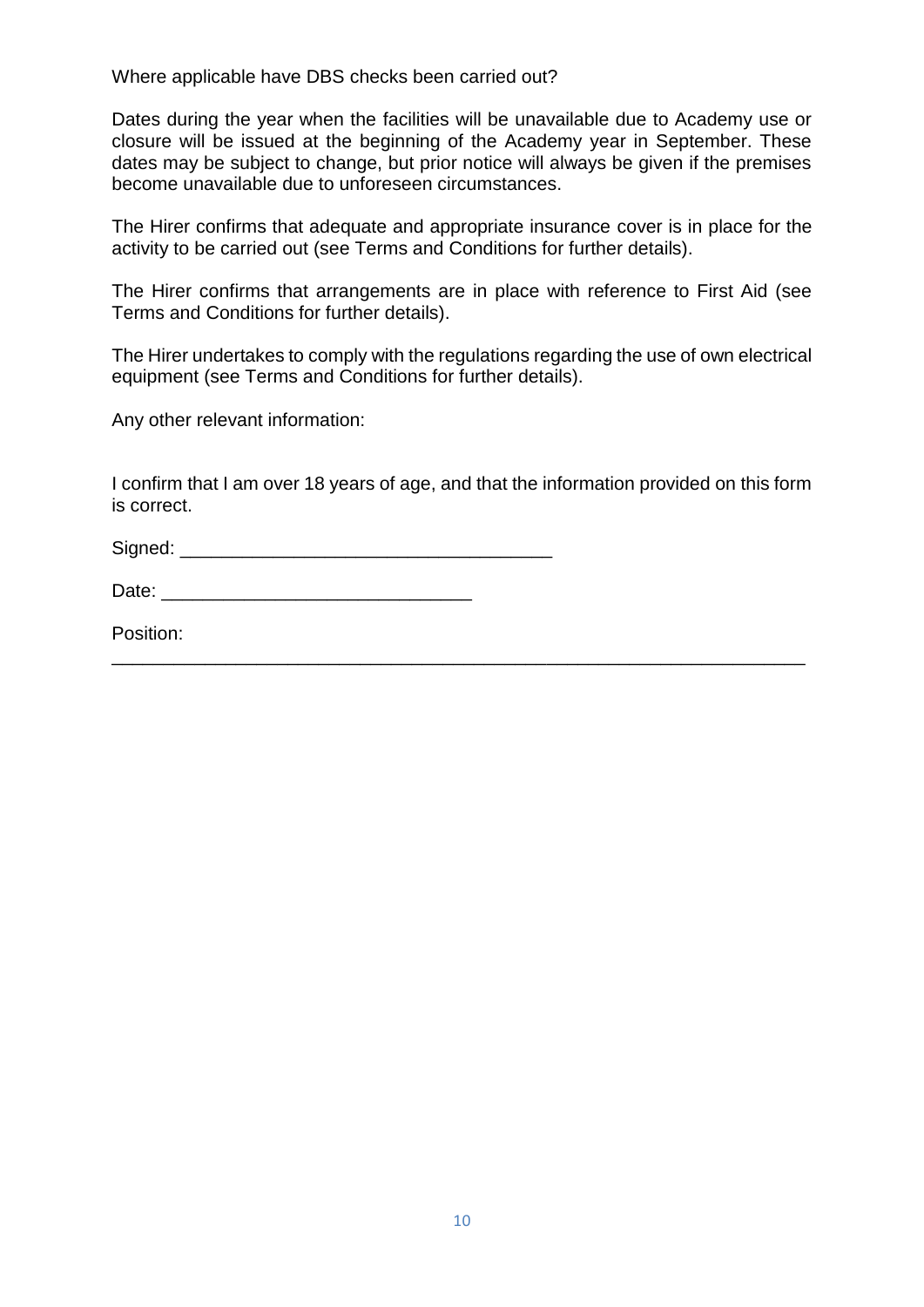## **HIRE AGREEMENT**

1. The Governing Body of Ormiston Sandwell Community Academy, Lower City Road, Oldbury, West Midlands. B69 2HE

\_\_\_\_\_\_\_\_\_\_\_\_\_\_\_\_\_\_\_\_\_\_\_\_\_\_\_\_\_\_\_\_\_\_\_\_\_\_\_\_\_\_\_\_\_\_\_\_\_\_\_\_\_\_\_\_\_\_\_\_\_\_\_\_\_\_\_

\_\_\_\_\_\_\_\_\_\_\_\_\_\_\_\_\_\_\_\_\_\_\_\_\_\_\_\_\_\_\_\_\_\_\_\_\_\_\_\_\_\_\_\_\_\_\_\_\_\_\_\_\_\_\_\_\_\_\_\_\_\_\_\_\_\_\_

\_\_\_\_\_\_\_\_\_\_\_\_\_\_\_\_\_\_\_\_\_\_\_\_\_\_\_\_\_\_\_\_\_\_\_\_\_\_\_\_\_\_\_\_\_\_\_\_\_\_\_\_\_\_\_\_\_\_\_\_\_\_\_\_\_\_\_

\_\_\_\_\_\_\_\_\_\_\_\_\_\_\_\_\_\_\_\_\_\_\_\_\_\_\_\_\_\_\_\_\_\_\_\_\_\_\_\_\_\_\_\_\_\_\_\_\_\_\_\_\_\_\_\_\_\_\_\_\_\_\_\_\_\_\_

\_\_\_\_\_\_\_\_\_\_\_\_\_\_\_\_\_\_\_\_\_\_\_\_\_\_\_\_\_\_\_\_\_\_\_\_\_\_\_\_\_\_\_\_\_\_\_\_\_\_\_\_\_\_\_\_\_\_\_\_\_\_\_\_\_\_\_

\_\_\_\_\_\_\_\_\_\_\_\_\_\_\_\_\_\_\_\_\_\_\_\_\_\_\_\_\_\_\_\_\_\_\_\_\_\_\_\_\_\_\_\_\_\_\_\_\_\_\_\_\_\_\_\_\_\_\_\_\_\_\_\_\_\_\_

\_\_\_\_\_\_\_\_\_\_\_\_\_\_\_\_\_\_\_\_\_\_\_\_\_\_\_\_\_\_\_\_\_\_\_\_\_\_\_\_\_\_\_\_\_\_\_\_\_\_\_\_\_\_\_\_\_\_\_\_\_\_\_\_\_\_\_

\_\_\_\_\_\_\_\_\_\_\_\_\_\_\_\_\_\_\_\_\_\_\_\_\_\_\_\_\_\_\_\_\_\_\_\_\_\_\_\_\_\_\_\_\_\_\_\_\_\_\_\_\_\_\_\_\_\_\_\_\_\_\_\_\_\_\_

\_\_\_\_\_\_\_\_\_\_\_\_\_\_\_\_\_\_\_\_\_\_\_\_\_\_\_\_\_\_\_\_\_\_\_\_\_\_\_\_\_\_\_\_\_\_\_\_\_\_\_\_\_\_\_\_\_\_\_\_\_\_\_\_\_\_\_

\_\_\_\_\_\_\_\_\_\_\_\_\_\_\_\_\_\_\_\_\_\_\_\_\_\_\_\_\_\_\_\_\_\_\_\_\_\_\_\_\_\_\_\_\_\_\_\_\_\_\_\_\_\_\_\_\_\_\_\_\_\_\_\_\_\_\_

\_\_\_\_\_\_\_\_\_\_\_\_\_\_\_\_\_\_\_\_\_\_\_\_\_\_\_\_\_\_\_\_\_\_\_\_\_\_\_\_\_\_\_\_\_\_\_\_\_\_\_\_\_\_\_\_\_\_\_\_\_\_\_\_\_\_\_

\_\_\_\_\_\_\_\_\_\_\_\_\_\_\_\_\_\_\_\_\_\_\_\_\_\_\_\_\_\_\_\_\_\_\_\_\_\_\_\_\_\_\_\_\_\_\_\_\_\_\_\_\_\_\_\_\_\_\_\_\_\_\_

2. The Hirer:

Address:

Telephone number:

3. Areas of the Academy to be used:

4. Specific Nature of Use:

5. Maximum Attendance:

6. Details of any Academy Equipment to be used:

7. Date(s) of Hire:

8. Period(s) of Hire:

- 9. Fee (specify per hour or per session):  $E$
- 10. The Governing Body agree to hire the premises to the Hirer on the date(s) and for the period(s) mentioned above, upon payment of the fee specified.
- 11. The Hirer accepts all the conditions of hire as set out in the attached Terms and Conditions document.
- 12. The Hirer's attention is specifically drawn to the indemnities contained in the hire conditions, and the need to obtain suitable insurance cover for any loss, damage or injury for the activity provided.

Signature:

\_\_\_\_\_\_\_\_\_\_\_\_\_\_\_\_\_\_\_\_\_\_\_\_\_\_\_\_\_\_\_\_\_\_\_\_\_\_\_\_\_\_\_\_\_\_\_\_\_\_\_\_\_\_\_\_\_\_\_\_ (The

Hirer)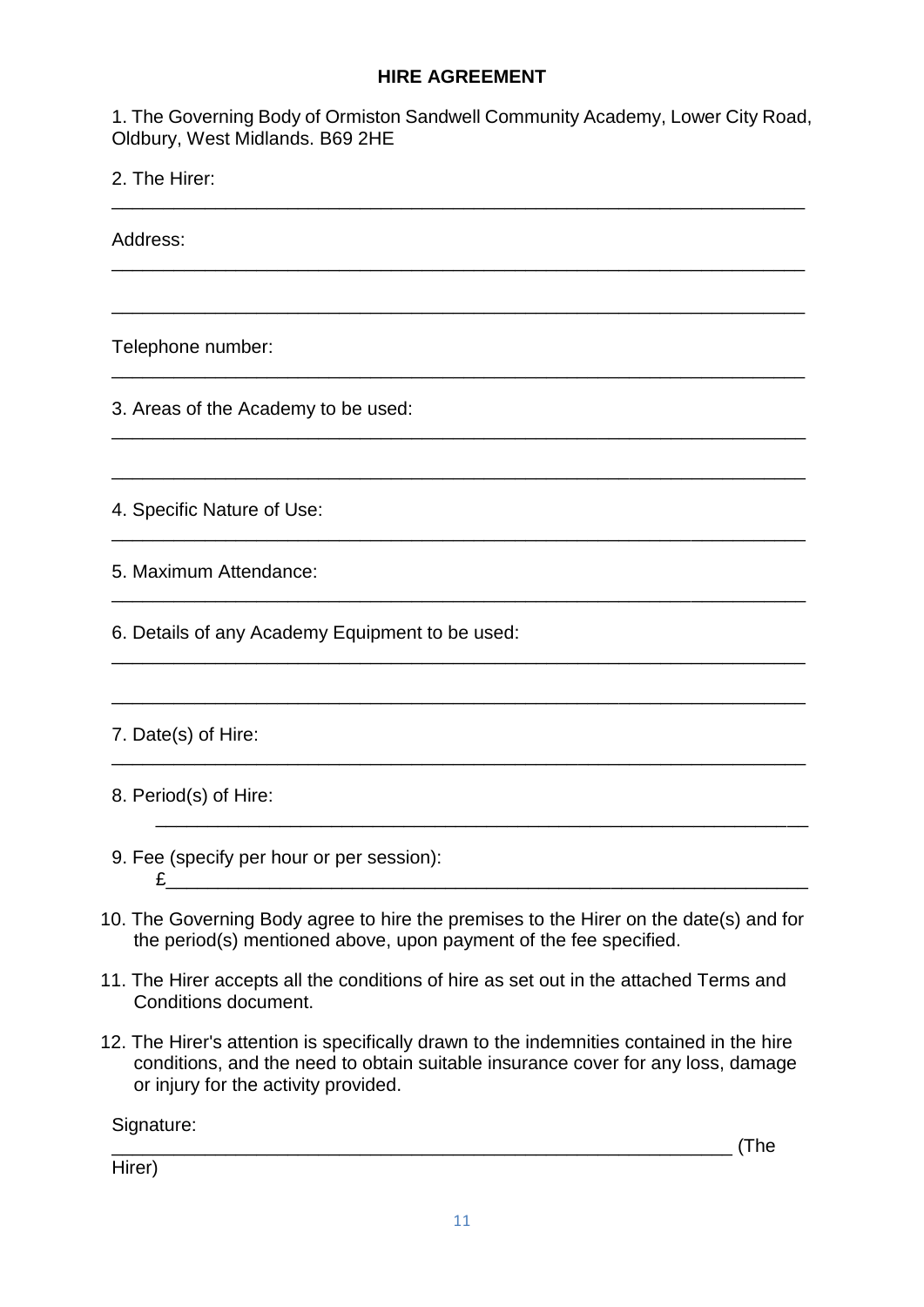Date: